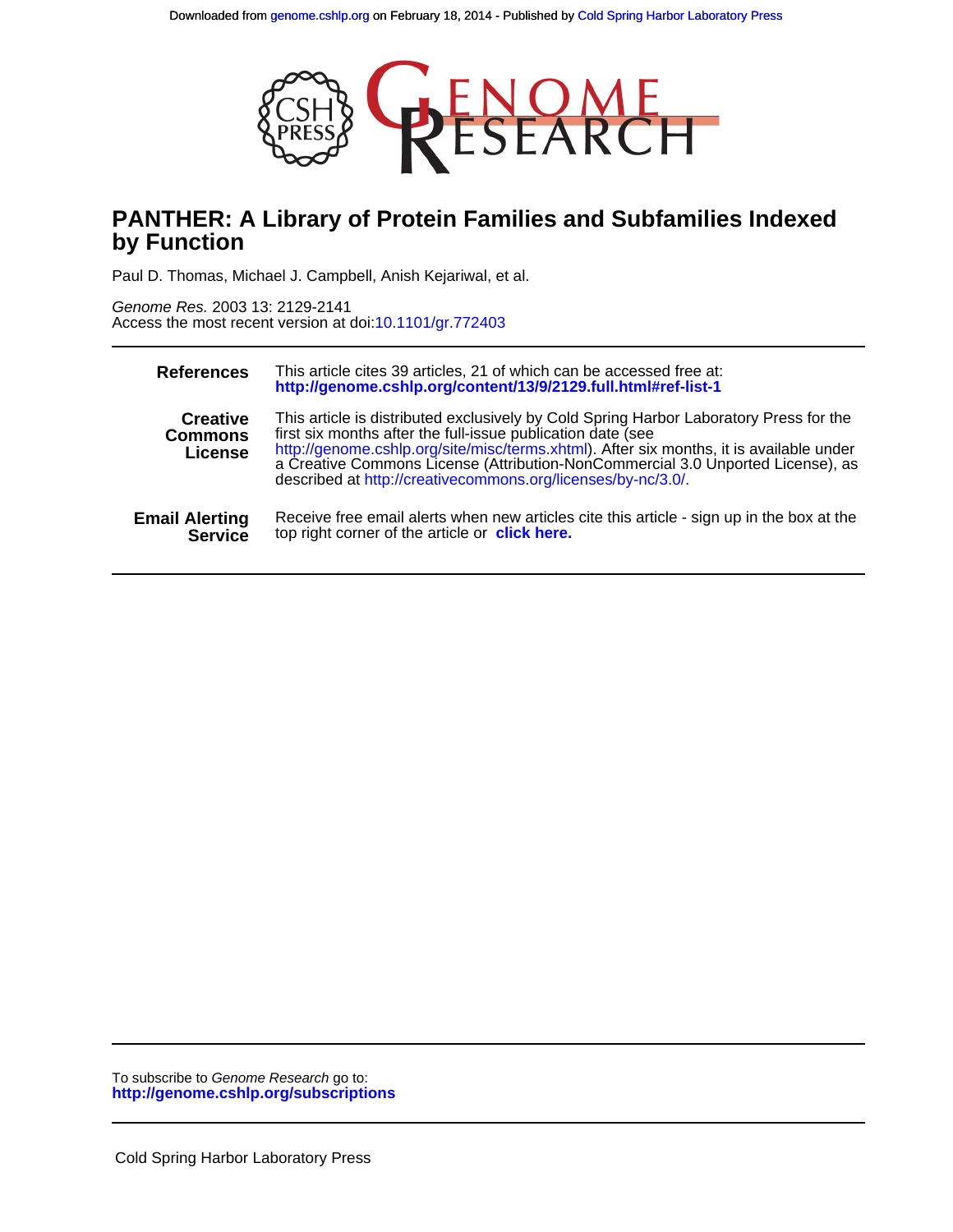# PANTHER: A Library of Protein Families and Subfamilies Indexed by Function

Paul D. Thomas,<sup>1,3</sup> Michael J. Campbell,<sup>1</sup> Anish Kejariwal, Huaiyu Mi, Brian Karlak,<sup>2</sup> Robin Daverman, Karen Diemer, Anushya Muruganujan, and Apurva Narechania *Protein Informatics, Celera Genomics, Foster City, California 94404, USA*

In the genomic era, one of the fundamental goals is to characterize the function of proteins on a large scale. We describe a method, PANTHER, for relating protein sequence relationships to function relationships in a robust and accurate way. PANTHER is composed of two main components: the PANTHER library (PANTHER/LIB) and the PANTHER index (PANTHER/X). PANTHER/LIB is a collection of "books," each representing a protein family as a multiple sequence alignment, a Hidden Markov Model (HMM), and a family tree. Functional divergence within the family is represented by dividing the tree into subtrees based on shared function, and by subtree HMMs. PANTHER/X is an abbreviated ontology for summarizing and navigating molecular functions and biological processes associated with the families and subfamilies. We apply PANTHER to three areas of active research. First, we report the size and sequence diversity of the families and subfamilies, characterizing the relationship between sequence divergence and functional divergence across a wide range of protein families. Second, we use the PANTHER/X ontology to give a high-level representation of gene function across the human and mouse genomes. Third, we use the family HMMs to rank missense single nucleotide polymorphisms (SNPs), on a database-wide scale, according to their likelihood of affecting protein function.

[Supplemental material is available online at http://panther.celera.com/publications/gr7724\_03=suppl.]

The rapid growth in protein sequence databases has led to significant progress in understanding the relationships between protein sequence and function. Hundreds of thousands of protein sequences have been inferred from genomic or complementary DNA sequences derived from >200 different organisms, and recent advances in large-scale direct protein assays, such as protein separation followed by mass spectrometry, promise to further enlarge and refine our knowledge of proteins in vivo. Protein sequence comparison and interpretation of these comparisons have matured to become an extremely useful tool for evolutionary biology. Proteins (from either the same or different organisms) that have related sequences often have related functions. The exceptions to this correlation are as interesting as the rule. Some protein families are relatively restricted in how they are used for different functions, whereas others have been recruited for many different purposes. The evolution of proteins to perform new tasks, either at the molecular level or at the level of broader pathways or processes, is apparently very dependent on the specifics of the individual scaffold. If protein sequence data are to be used to assist in genome-wide functional classification of genes, these functional divergence events must be modeled on a large scale.

Computational algorithms and databases for comparing protein sequences have reached a relatively mature stage of development. In the past few years, profile methods (Gribskov et al. 1987; Henikoff and Henikoff 1991; Attwood et al. 1994), particularly Hidden Markov Models (HMM; Krogh et al. 1994; Eddy 1996) and PSI-BLAST (Altschul et al. 1997), have entered widespread use. The profile has a different amino acid substitution vector at each position in the profile, based on the pattern of

**1These authors contributed equally to this work. 2Present address: Syrrx, Inc., San Diego, CA92121, USA. 3Corresponding author.**

**E-MAIL paul.thomas@fc.celera.com; FAX (650) 554-2344.**

Article and publication are at http://www.genome.org/cgi/doi/10.1101/ gr.772403.

amino acids observed in a multiple alignment of related sequences. Profile methods combine algorithms with databases: A group of related sequences is used to build a statistical representation of corresponding positions in the related proteins. The power of these methods therefore increases as new sequences are added to the database of known proteins. Multiple sequence alignments (Dayhoff et al. 1974) and profiles have allowed a systematic study of related sequences. One of the key observations is that some positions are "conserved," that is, the amino acid is invariant or restricted to a particular property (such as hydrophobicity), across an entire group of related sequences. If the sample of sequences is broad enough, such that we can infer that we are observing the results of mutation and selection at all positions in the protein, these conserved positions are likely to be critical for the function of the protein.

The dependence of profile and pattern-matching approaches (Jongeneel et al. 1989) on sequence databases led to the development of databases of profiles (BLOCKS, Henikoff and Henikoff 1991; PRINTS, Attwood et al. 1994) and patterns (Prosite, Bairoch 1991) that could be searched in much the same way as sequence databases. These approaches typically have better sensitivity and specificity than pairwise sequence comparisons. Even more importantly, these databases also capture human quality assurance (such as sequence correction) and additional expert analysis and interpretation of the grouped sequences. This human intervention makes sequence analysis more accessible to the community of biologists outside the field of computational biology. Today, two of the most widely used protein family databases are Pfam (Sonnhammer et al. 1997; Bateman et al. 2002) and SMART (Schultz et al. 1998; Letunic et al. 2002), which combine expert analysis with the well-developed HMM formalism for statistical modeling of protein families (mostly families of related protein domains).

For some proteins, simply knowing its family membership is enough to predict its function, whereas for others, one must know its subfamily (alternatively referred to as subgroup or sub-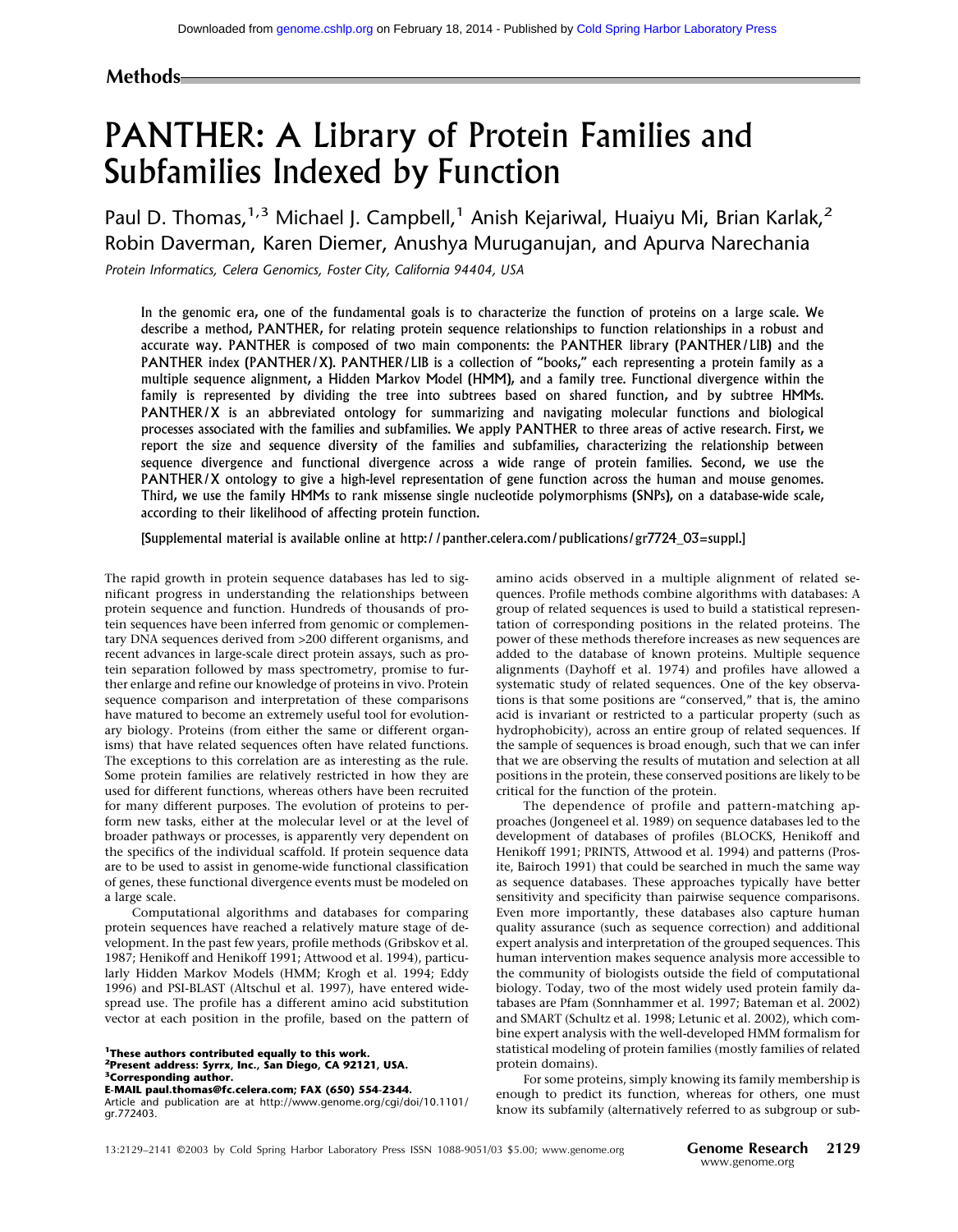#### Thomas et al.

type; Hannenhalli and Russell 2000) within that family. The detailed task of subfamily-level classification, however, has primarily been carried out as a cottage industry: independent efforts of a large number of labs each focusing on a single family. Phylogenetic trees (representing the evolutionary relationships between sequences) and the related concept of dendrograms (tree structures representing the similarity between sequences) have been used extensively for this purpose. Tree representations are particularly useful for identifying distinct subfamilies (subtrees) of closely related sequences, which tend also to share function (e.g., Chiu et al. 1985; Rollins et al. 1991).

In contrast to protein sequence comparison methods, ontologies to describe protein function are just beginning to enter widespread use. Ontologies define a controlled vocabulary that enables large-scale computational analysis. Early efforts to define biological function ontologies for microbes include EcoCyc (Karp and Riley 1993) and the MIPS classification (Mewes et al. 1997). However, the recent sequencing of large, metazoan genomes such as *Drosophila melanogaster* and human, demands an ontology that also spans the biological functions of multicellular organisms. The Gene Ontology (GO; Ashburner et al. 2000), still under active development, is emerging as a standard across eukaryotic biology. GO is a very detailed representation of functional relationships, designed as a comprehensive functional annotation vocabulary. Several groups (Lander et al. 2001; Mouse Genome Sequencing Consortium 2002) have selected different samplings of GO terms for illustrating the functional repertoire of genomes. However, there are at present no ontologies having the breadth of GO but designed for high-level browsing and analysis of functions for large numbers of sequences.

Several groups are starting to combine the advantages of ontology terms for functional annotation with the power of Hidden Markov models for statistical, sequence-based inference. Family and domain databases such as Pfam and SMART have associated a number of Hidden Markov Models with GO terms. The TIGRFAMs database (Haft et al. 2003) provides an excellent resource for functional classification of microbial proteins, with >1600 Hidden Markov Models placed into functional categories. The PANTHER database (http://panther.celera.com) was designed as a resource to comprehensively and consistently treat both family and subfamily classification of proteins, focused on metazoans but also covering other organisms.

#### Rationale

#### *PANTHER Index (PANTHER/X): An Abbreviated Ontology*

The goal of PANTHER is to classify proteins by function. Any attempt at classification requires a meaningful set of rules that define the area of study, and how to group objects. Ontologies have been used for some time in computer science for precisely these kinds of applications. In the field of biology, the Gene Ontology (GO) contains >7000 terms to describe molecular function, and almost 5000 terms to describe biological process, arranged as a directed acyclic graph (DAG) up to 12 levels deep. Although this level of detail provides a rich vocabulary for functional annotation of gene products, there are other scientific applications that would benefit from a simpler ontology. We have developed the PANTHER Index (PANTHER/X) ontology to facilitate high-level browsing and analysis of large gene (or protein) lists, such as those generated in whole-genome analysis or in analysis of gene expression array data. PANTHER/X comprises a total of ~250 categories in each schema ("molecular function" and "biological process"). The ontology borrows heavily from GO, has been fully mapped to GO, and is available on the GO Web site (http://www.geneontology.org). PANTHER/X was designed to be no more than three levels deep, and to be structured such that absolute depth in different parts of the ontology correspond to roughly equivalent levels of functional specificity. This structure was designed for easy navigation, and to partition proteins into biologically meaningful groups. For the first versions of PANTHER/X, we chose to address molecular function and biological process (GO also contains a cellular component ontology).

## *PANTHER Library (PANTHER/LIB): Subfamilies for Capturing Functional Divergence*

If the functions of most proteins were experimentally characterized, assigning proteins to functional categories would be primarily a matter of data entry. Sequencing DNA, however, is a much simpler task than characterizing protein function, thus our present knowledge of protein sequences deduced from DNA far exceeds our knowledge of biological function. Because similar sequences often have similar functions, inferring function from sequence similarity has proved an invaluable tool. However, proteins within a particular family have generally evolved to have different functions, and different protein families show a wide variation in the range of functions they have adopted. It is therefore critical, when predicting protein function from sequence, to allow families to be divided into subfamilies of differing functions. To this end, we developed the PANTHER Subfamily and Family Library (PANTHER/LIB). We adopt the standard definition of subfamilies as subtrees of a family tree built from protein sequence information, but allow subtrees to be defined on a caseby-case basis by biologists who are expert in that particular family or field of biology. After choosing the best "cut" of the tree for predicting function, the biologists associate each subfamily with PANTHER/X terms defining the functions shared by all subfamily members.

Each curator-defined subtree provides a set of "training sequences" for building statistical models (HMMs). Although the present version (3.0) of the PANTHER library has been built using only publicly available sequences as of March 2001, the HMMs can be used to accurately classify novel protein sequences as well. In other words, PANTHER provides not only a controlled vocabulary for protein annotation, but also a means for consistently applying the vocabulary to new proteins. PANTHER/LIB also provides a mechanism to determine whether a new sequence represents a novel subfamily of an existing family. HMMs are built on the family level as well—if a sequence scores more highly against the family HMM than any subfamily HMM, it generally represents a novel subfamily. Family HMMs are associated with only those PANTHER/X terms that are common to all of its subfamilies, ensuring that these predictions are not more specific than justified by the data.

#### *HMMs for Suggesting Functionally Important Residues*

HMM libraries, such as PANTHER, Pfam, and SMART, are used primarily to recognize and annotate conserved motifs in protein sequences. However, the position-specific amino acid probabilities in an HMM can also be used to annotate individual positions in a protein as being conserved (or conserving a property such as hydrophobicity) and therefore likely to be required for molecular function. For example, a mutation (or variant) at a conserved position is more likely to impact the function of that protein. In addition, HMMs from different subfamilies of the same family can be compared with each other, to provide hypotheses about which residues may mediate the differences in function or specificity between the subfamilies.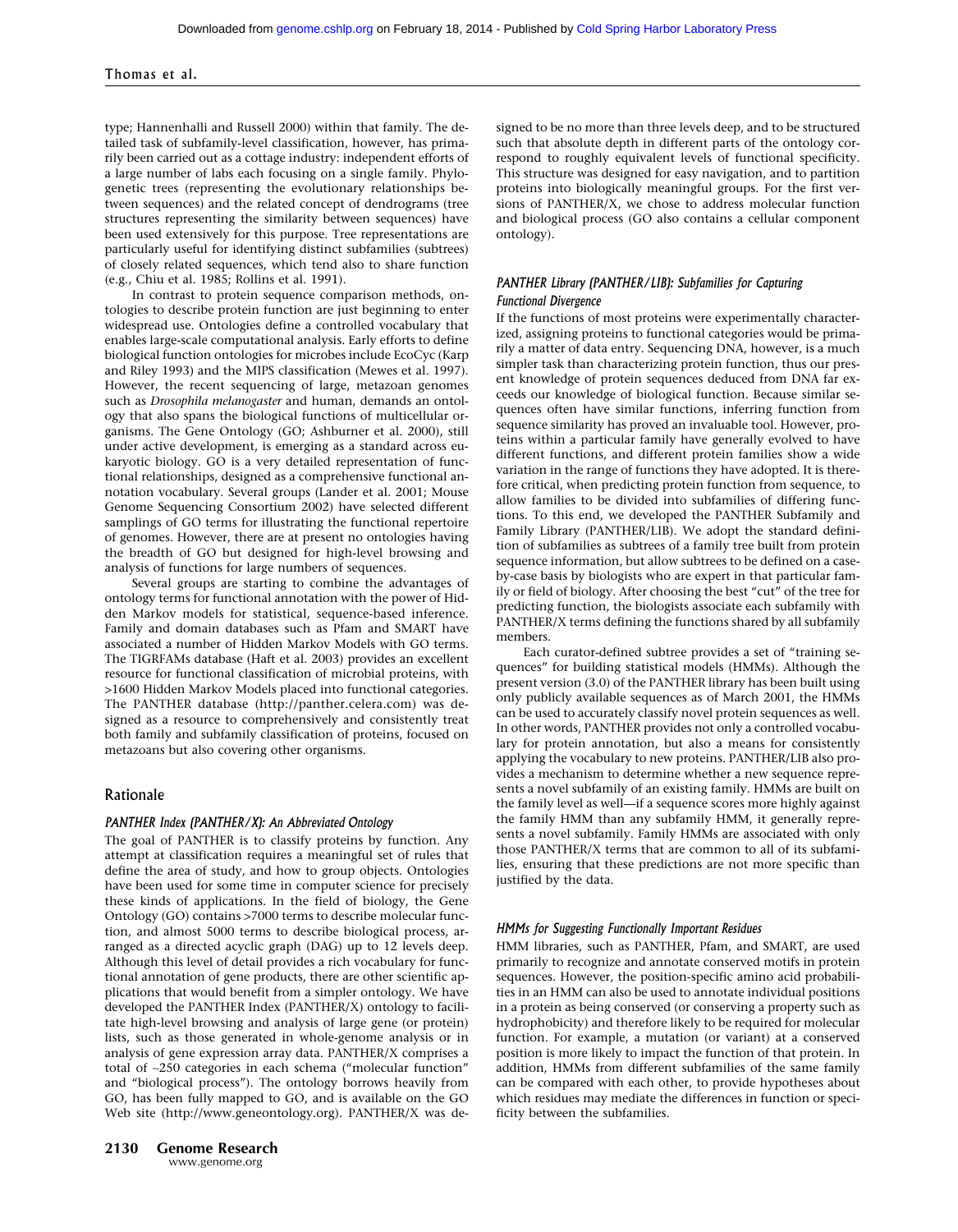#### *Library Analogy*

A useful analogy might be that PANTHER provides a library of information about protein families. Each book in the library (PANTHER/LIB) corresponds to a protein family, including a multiple sequence alignment and a tree to graphically view sequence relationships together with information about each family member. Each book is divided into chapters (subfamilies) by biologist curators, who also assign meaningful names to the book and chapters. The PANTHER/X ontology might then be analogous to an index of the PANTHER library. The curators assign each subfamily, as well as the family, to appropriate ontology categories, in effect indexing sequences by their functions. Statistical models (HMMs) are built from the sequences in each family and subfamily, and these HMMs can then be used to index (classify) novel sequences. PANTHER has an interface for browsing and searching by either function or family/subfamily terms, and access to the multiple alignment and sequence-based tree

representation of each family, as well as lists of all proteins in a given organism that belong to a given family or subfamily (Thomas et al. 2003; http://panther.celera.com).

In this paper, we describe a method for relating protein sequence relationships to function relationships. We also describe the PANTHER/X ontology that we have developed for summarizing and navigating molecular function and biological process. We then apply PANTHER to three areas of active research:

- 1. The family and subfamily classes are used to derive statistics on the present sizes and sequence diversity of protein families and subfamilies, in terms of the number of members in the nonredundant protein database in GenBank.
- 2. The associations of proteins with function ontology terms are used to visualize the relative number of human and mouse genes with a given molecular function or participating in a given biological process.
- 3. Position-specific scores in the family HMMs are used to rank known or putative missense SNPs according to their likelihood of affecting protein function.

### RESULTS

## Size and Sequence Similarity Distribution of Protein Families and Subfamilies in GenBank

How many different sequences are presently in the PANTHER families and subfamilies? Figure 1 shows the histogram of sizes of PANTHER Version 3.0 families and subfamilies in the nonredundant protein database (NRDB) from GenBank. Before calculating these numbers, we first attempted to remove ("filter") engineered sequences and fragments (see Methods). In total, 30.4% of the sequences in NRDB were used as PANTHER training sequences. The histogram accurately reflects the size distribu-

tion of protein families and subfamilies, except for the smallest and largest groups. In PANTHER Version 3, we have required a minimum of 10 members to define a family, and have limited large families to 1000 members (for efficiency of tree construction and curation). Note also that families can overlap by up to 90% in terms of their training sequences, thus members of some larger superfamilies (or sequences containing domains found in many different multidomain arrangements) are represented in more than one PANTHER family. Figure 2 shows the distribution of the number of families per sequence. Most sequences (85%) appear in only one family, and no sequence appears in more than nine families. The sequence that appears in nine families is, not surprisingly, an immunoglobulin variable region (Ig-V), simply because there are several thousand Ig-V regions in the nonredundant database (many differing from each other at only a single position), which are artificially divided into different families by the 1000-sequence limit. Other sequences that appear in the larg-





**Figure 1** Number of sequences in PANTHER families and subfamilies. (*A*) the distribution of the sizes of PANTHER/LIB families. Note that families are limited to no less than 10 sequences, and no more than 1000 sequences. (*B*) distribution of the sizes of PANTHER/LIB subfamilies. Singleton subfamilies are not included in the figure. The insets show a more detailed view of the distributions for sizes smaller than 100 sequences.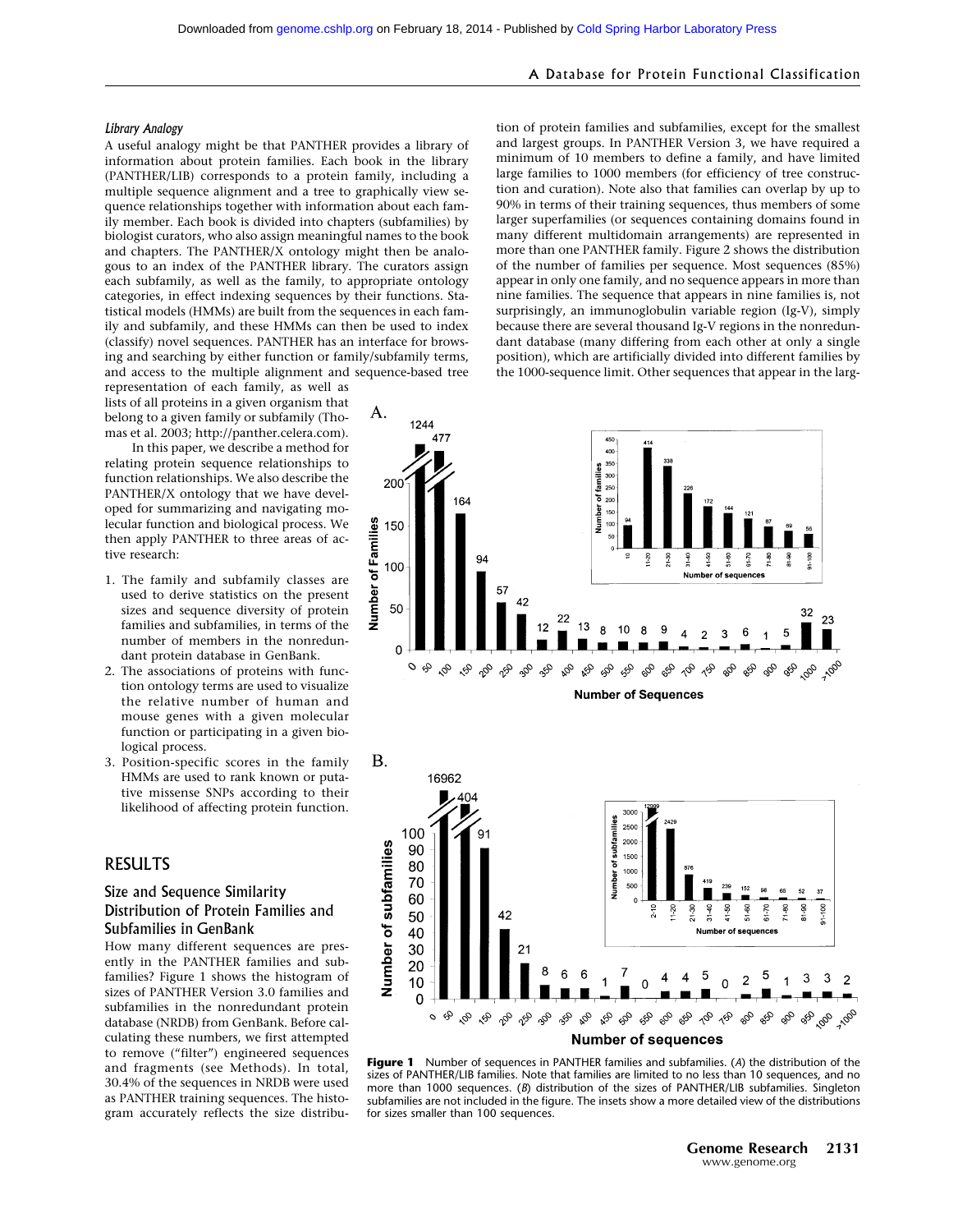

**Figure 2** Overlap of PANTHER families. Some sequences appear in more than one family, and this figure shows the distribution of the number of families in which a given sequence appears. Most sequences (163,912, 85%) appear in only one family, and no sequence appears in more than nine families.

est number of PANTHER families are myosins, and Notch-related proteins.

How similar are the sequences in a PANTHER family or subfamily? Figure 3 shows the histogram of the average percentage identity of sequence pairs in the same PANTHER family or subfamily. The average pairwise identity clearly peaks at 30%–40% for families, with 1714 (77%) of the families falling between 20% and 50% average pairwise identity. Some protein families have clearly diverged more than others in sequence. For subfamilies, which are defined more by functional (rather than just sequence) conservation, the distribution is broader. The number of functionally defined subfamilies is approximately constant across the range of pairwise identities from 50% to 90%. This suggests that different protein families have very different constraints on the average number of sequence changes required to alter their biological function. For this reason, PANTHER subfamilies are defined on a case-by-case basis by expert curators, rather than by using a computational algorithm. The peak at an average pairwise identity of >95% probably primarily reflects the fact that to date, sequencing projects have focused on a few key model organisms, and sampled others very nonrandomly.

## Molecular Function and Biological Process Classifications of Human and Mouse Genes

Among the applications of PANTHER/X is visualizing, in biological terms, inventories across databases or genomes (Venter et al. 2001). Nearly every whole-genome sequencing effort has presented a pie or bar chart of functions, or similar representation of predicted genes across the genome (or chromosome, in some cases). However, no standard set of categories is used across more than one or a few different publications. Figure 4 shows the categorization of LocusLink (Pruitt et al. 2000; Pruitt and Maglott 2001) human genes and mouse genes using two different ontologies, GO (Fig. 4B,D) and PANTHER/X (Fig. 4A,C). The functions represented are the same—the only difference is the structure of the ontology (see Methods and Mi et al. 2003). In brief, for GO, each GO association is represented as its highest-level (most general) term, derived by tracing up the edges of the DAG. For PAN-THER/X, the GO association was first mapped to the closest matching term in PANTHER/X and then traced to its highestlevel term. For molecular function, GO contains 28 level 1 terms.

The distribution of gene products in different GO categories is very uneven: Nine categories contain no LocusLink associations at all, and taken together the emptiest 15 categories (54% of the categories) contain only a total of 14 LocusLink assignments (0.17% of the associations). On the other hand, three categories (*enzyme activity*, *binding activity*, and *signal transducer activity*) contain ∼70% of the LocusLink gene associations. Using PANTHER/X, there is a more even distribution of association across categories (Fig. 4A,C) without sacrificing biological meaning, facilitating visual analysis. There is also significantly more detail, especially for biological process terms (note that if GO level 2 terms had been used instead of level 1 terms, there would have been 468 molecular function and 261 biological process terms, making a bar chart difficult to reproduce here). Although most categories contain approximately the same number of human genes as mouse genes, it is apparent in Figure 4 that there are several categories with significant differences be-

tween the genomes. This can be either because of real differences in gene number in the mouse and human genomes, or because of



**Figure 3** Pairwise identity within PANTHER families and subfamilies. (*A*) Average pair-wise identity within PANTHER families. (*B*) Average pairwise identity within PANTHER subfamilies. Singleton subfamilies are not included. Pairwise identity is calculated over only the region of the sequences that aligns to the family HMM.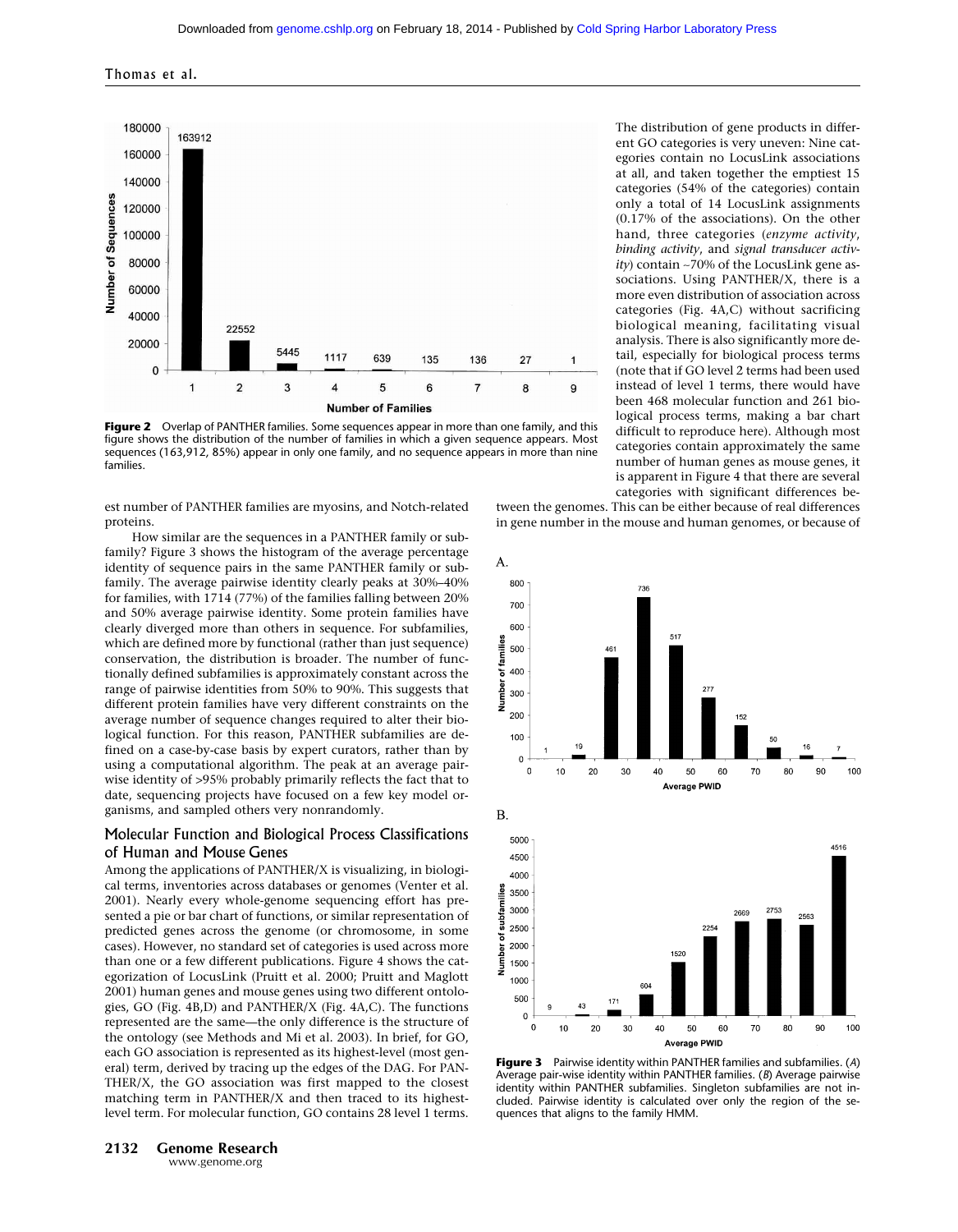inconsistencies of associations in LocusLink. Three PANTHER biological process categories each contain more than two times as many human genes as mouse genes: *neuronal activities*, *muscle contraction*, and *cell proliferation and differentiation*.

Several GO terms cannot be mapped to PANTHER/X, even in an abbreviated form. This has relatively little impact on the number of proteins that can be meaningfully classified. In total, <0.5% of classified LocusLink genes have a GO term but no mapped PANTHER/X term. For human biological process classifications, ∼25% of the unmapped terms have actually been made obsolete in GO, and the other unmapped terms are generally detailed terms that have not yet been mapped to PANTHER/X. For unmapped human molecular function classifications, ∼33% represent terms that are now obsolete. No less than 51% of the unmapped terms are "binding proteins" defined under *binding activity* (GO:0005488), such as *zinc binding* (GO:0008270), *protein binding* (GO:0005515), or *transcription factor binding* (GO: 0008134). When designing PANTHER/X, we decided that these categories did not carry the same degree of functional meaning as *receptor* or *transcription factor*, for example, and were not as useful for dividing sets of proteins. To take the most extreme example, nearly all proteins can be categorized under *protein binding*. In other cases, PANTHER/X terms can be found in a different section of GO. For example, cytoskeletal proteins and extracellular matrix proteins are found in the GO *cellular component* ontology, but were included in the PANTHER/X *molecular function* ontology because they also have functional implications.

## Predicting the Effect of Missense SNPs on Protein Function Using HMMs

At the level of protein sequences, each step in the process of evolution can be viewed (usefully if simplistically) as a random mutation followed by an in vivo functional assay. If we observe enough different proteins that have the same function to some degree of approximation, we can assume that we have sampled most of the "neutral" mutations (those that do not impair function). In real alignments, of course, we do not typically have a broad enough sampling of different sequences to assume that all possible functional variants have been observed. Fortunately, statistical solutions to this problem have already been developed for HMM modeling of protein families, and we suggest that they can also be fruitfully applied to the problem of "missense SNP scoring" in proteins. Indeed, the method proposed by Ng and Henikoff (2001) uses statistical methods that are very similar to those implemented in the SAM HMM modeling package (Hughey and Krogh 1996; Karplus et al. 1998), including the use of Dirichlet mixture priors (Sjolander et al. 1996).

The PANTHER/LIB HMMs can be viewed as a statistical method for scoring the "functional likelihood" of different amino acid substitutions on a wide variety of proteins. Because it uses evolutionarily related sequences to estimate the probability of a given amino acid at a particular position in a protein, the method can be referred to as generating "position-specific evolutionary conservation" (PSEC) scores. For the preliminary analysis presented here, we use the PANTHER Version 3.0 family-level HMMs (not subfamily-level). To demonstrate the utility of this view of the HMM probabilities, we analyzed the missense allele pairs obtained from two different databases. The first is the Human Gene Mutation Database (HGMD; Krawczak and Cooper 1997; Cooper et al. 1998), a curated database of mutations in human genes, most of which are linked to a disease. The second is dbSNP (Sherry et al. 2001), a database of human gene variations, most of which were collected randomly. We can then score the likelihood of a single amino acid at a particular position (amino acid PSEC, aaPSEC), or the likelihood of the transition of

one amino acid to another (substitution PSEC, subPSEC). Formally, we define the scores as follows:

$$
aaPSEC(a,i,j) = \ln[P_{aij}/\text{max}(\mathbf{P}_{ij})],\tag{1}
$$

where  $P_{ai}$  signifies the probability of amino acid type *a* at position *i* in HMM *j*, the maximum is taken over the probabilities of all amino acids at position *i* of HMM *j*, and

$$
subPSEC(a,b,i,j) = -|aapSEC(a,i,j) - aapSEC(b,i,j)| = -|ln(P_{aij}/P_{bij})|,
$$
\n(2)

for a substitution of amino acids *a* and *b*.

When aa $PSEC = 0$ , this is the evolutionarily most common allele (inferred to be definitely functional), whereas more negative values of aaPSEC indicate that the allele is less likely to be observed across evolution (inferred to be less likely to conserve function). The substitution PEC score is simply the difference between the aaPSEC scores for the two alleles. We take the absolute value in order to make the scores symmetric, and then multiply by  $-1$  to adhere to the substitution matrix convention that more negative scores correspond to more severe substitutions. When  $subPSEC = 0$ , the substitution is interpreted as functionally neutral, whereas more negative values of subPSEC predict more deleterious substitutions.

First, we compare aaPSEC scores for wild-type and mutant alleles in HGMD. If we assume that all HGMD mutations are causative for a disease, then the wild-type allele is assumed to be functional, whereas the mutant is impaired. In other words, we can use wild-type aaPSEC scores to represent a set of functional variants, and mutant aaPSEC scores to represent nonfunctional variants (Fig. 5A). The PANTHER Version 3.0 library assigned PSEC scores to 76% of the pairs (other positions could not be aligned to a PANTHER HMM). As expected, the distribution of HGMD mutant alleles extends to very negative aaPSEC scores, whereas the wild-type allele distribution is peaked at 0. Only 0.1% (a total of 12) of the wild-type alleles have aaPSEC  $<-3$ . These exceptions may help prove the rule, with some wild-type alleles actually encoding functionally impaired proteins. An interesting example is the Y897S mutation in Tie2, for which there are data at both the phenotypic level (an association with inherited venous malformations) and the molecular level (tyrosine kinase activity). The evolutionary conservation pattern at position 897 predicts that the disease-associated mutant with serine at this position should be "functional" while the wild type is not, exactly the reverse of what we would naively expect. Significantly, Y897S was shown to be a gain-of-function mutation, resulting in an eightfold increase in ligand-dependent autophosphorylation (Calvert et al. 1999), and is an interesting example of how a wild-type protein that is functionally impaired at the molecular level can be more "functional" at the phenotypic level. In contrast to the small number of wild-type alleles with aaPSEC  $<-3$ ,  $>40\%$  of the mutant alleles fall below this cutoff, suggesting this may be a useful cutoff value. The simple model of considering aa $\mathrm{PSEC} < -3$  indicates that at least  $0.76 \times 0.41$  =  $31\%$ of the mutant alleles in HGMD have impaired function and are therefore likely to be causative for the disease they are linked to. The number is likely to be significantly higher than this. If we consider progressively higher score intervals, the ratio of mutant alleles to wild-type alleles decreases rapidly, but even for the interval  $-1.0$  > aaPSEC >  $-1.5$ , there are more mutant alleles than wild-type alleles.

Figure 5B shows a similar analysis of the set of missense variations listed in dbSNP. The wild-type here is defined by the allele represented in the primary RefSeq sequence. The distributions for different dbSNP alleles are not as well segregated as they are for HGMD, implying that the dbSNP substitutions are much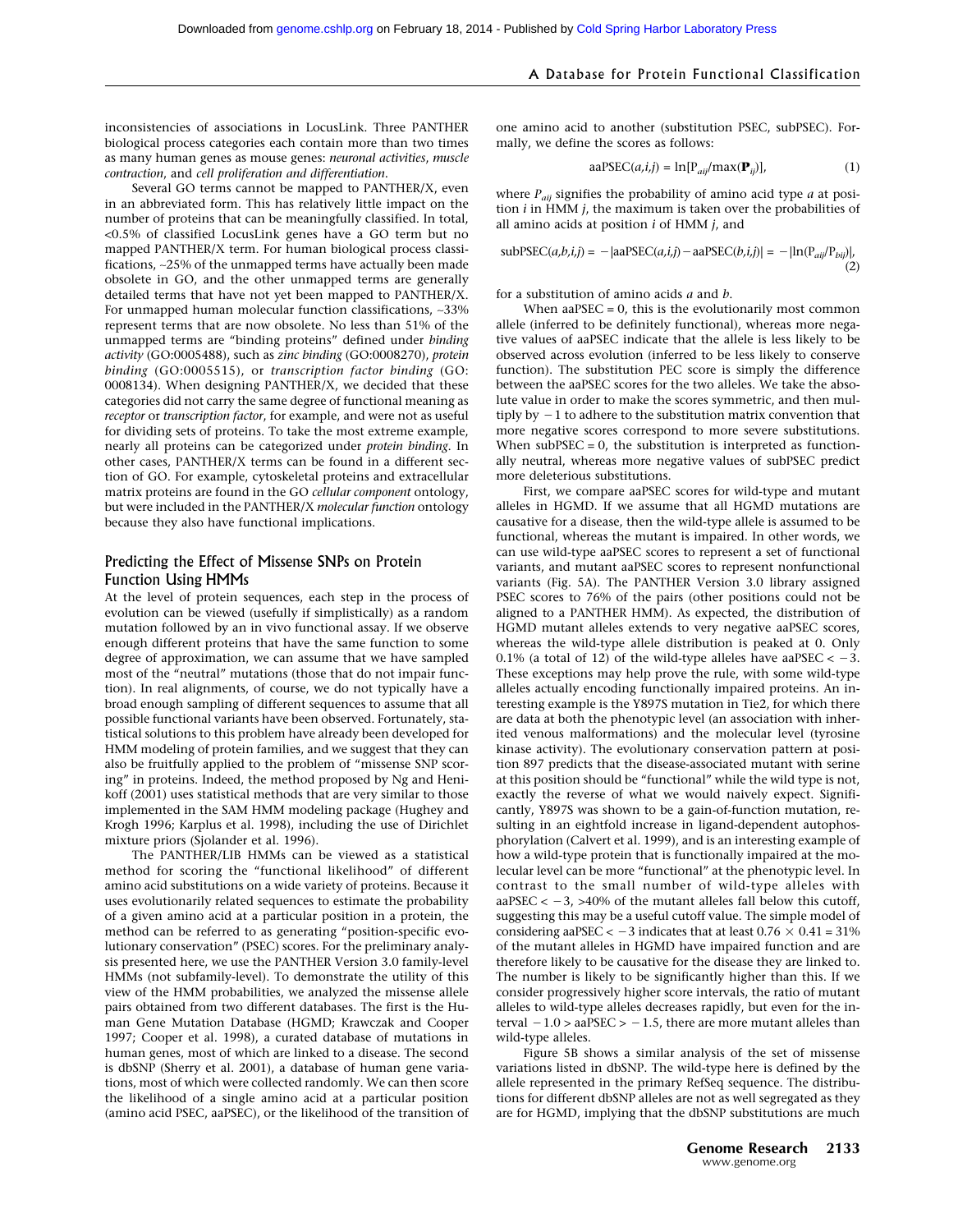

**Figure 4** (Continued on facing page)

less likely to occur at evolutionarily conserved sites in proteins. In addition, PANTHER HMMs (which represent the most highly conserved regions in proteins) cannot provide scores for as large a fraction of dbSNP variations as for HGMD. Of the 16,076 missense variations in dbSNP, 9920 occur in proteins with significant scores to a PANTHER HMM (NLL-NULL score  $<-100$ ), of which 6508 align to a position in the top-scoring PANTHER HMM. This means we can analyze 40% of the dbSNP missense SNPs, as compared with 76% for HGMD. Of alleles we can score, 9.2% (598/6508) fall above our cutoff of aaPSEC  $<-3$ , as compared with 41% for the HGMD set. This indicates that our score correlates well with functional effect. However, there are still several low-scoring alleles in the dbSNP set, which we would predict to have impaired function. This will require detailed investigation outside the scope of this paper. Our list of potentially deleterious missense SNPs in dbSNP includes several wellcharacterized alleles known to have functional effect, such as R145C in apoE2\* and apoE4-Philadelphia (aaPSEC = subPSEC =

**2134 Genome Research** www.genome.org

 $-5.06$ ) and R158C in apoE2 (aaPSEC = sub-PSEC =  $-3.25$ ). In addition, ~5% of these low-scoring missense SNPs occur in olfactory receptor genes, in which mutations deleterious at the molecular level are not likely to affect survival in humans.

We now assess the ability of the substitution PEC scores, subPSEC, to separate neutral from deleterious missense SNPs. Figure 6 shows a relative operating characteristic (ROC) plot (Swets 1988) to compare positionspecific substitution scores with two of the most commonly used amino acid substitution scales. The first is BLOSUM62 (Henikoff and Henikoff 1993), the most highly used substitution matrix for comparing protein sequences, and the second is the physicochemical distance score proposed by Grantham (1974). In the ROC plot for assessing diagnostic accuracy, the "signal" of correct predictions (true positives) is shown as a function of the "noise" of incorrect predictions (false positives). We use the HGMD mutations as an approximate set of functionally deleterious missense SNPs, and the set of db-SNP variations as an approximate set of neutral missense SNPs. In actuality, of course, not all HGMD alleles are deleterious, nor are all dbSNP alleles neutral. Nevertheless, we expect HGMD to be significantly enriched in deleterious alleles relative to dbSNP; therefore, different scoring schemes can be compared with each other based on how well they segregate the alleles in these different sets.

In the ROC plot, a perfect prediction method would give a vertical line (infinite slope) with a noise of 0, and a completely random prediction would give a line with a slope of 1. The position-specific scores have a much higher slope than for BLOSUM62 scores, particularly at low error values. For example, using position-specific scores, in order to predict 10% of the HGMD (presumably deleterious) alleles, one would also incorrectly predict ∼1% of the dbSNP (presumably neutral) to be deleterious as well. To predict 10% of the deleterious alleles with BLO-

SUM62 scores, one would expect a number of errors roughly equal to 5% of the neutral alleles. This means that the falsepositive prediction rate in this range is five times greater for BLOSUM62 than for position-specific scores. Our results are consistent with Ng and Henikoff (2001), showing that the "average" substitution probabilities in a substitution matrix are not as well suited as position-specific scores for scoring the functional likelihood of missense SNPs.

The position-specific scores are particularly effective at "rescuing" false-negative predictions by BLOSUM62 or Grantham scores. For example, the F294Y mutation in the *GALT* gene product has a high BLOSUM62 score, but has a very low positionspecific score. In other words, the substitution appears conservative in an average sense, but at this particular position in the galactose-1-phosphate uridylyltransferase family, phenylalanine is absolutely conserved and any mutation should score poorly. Not surprisingly, then, F294Y is associated with galactosemia. Another example is the apparently conservative D203E mutation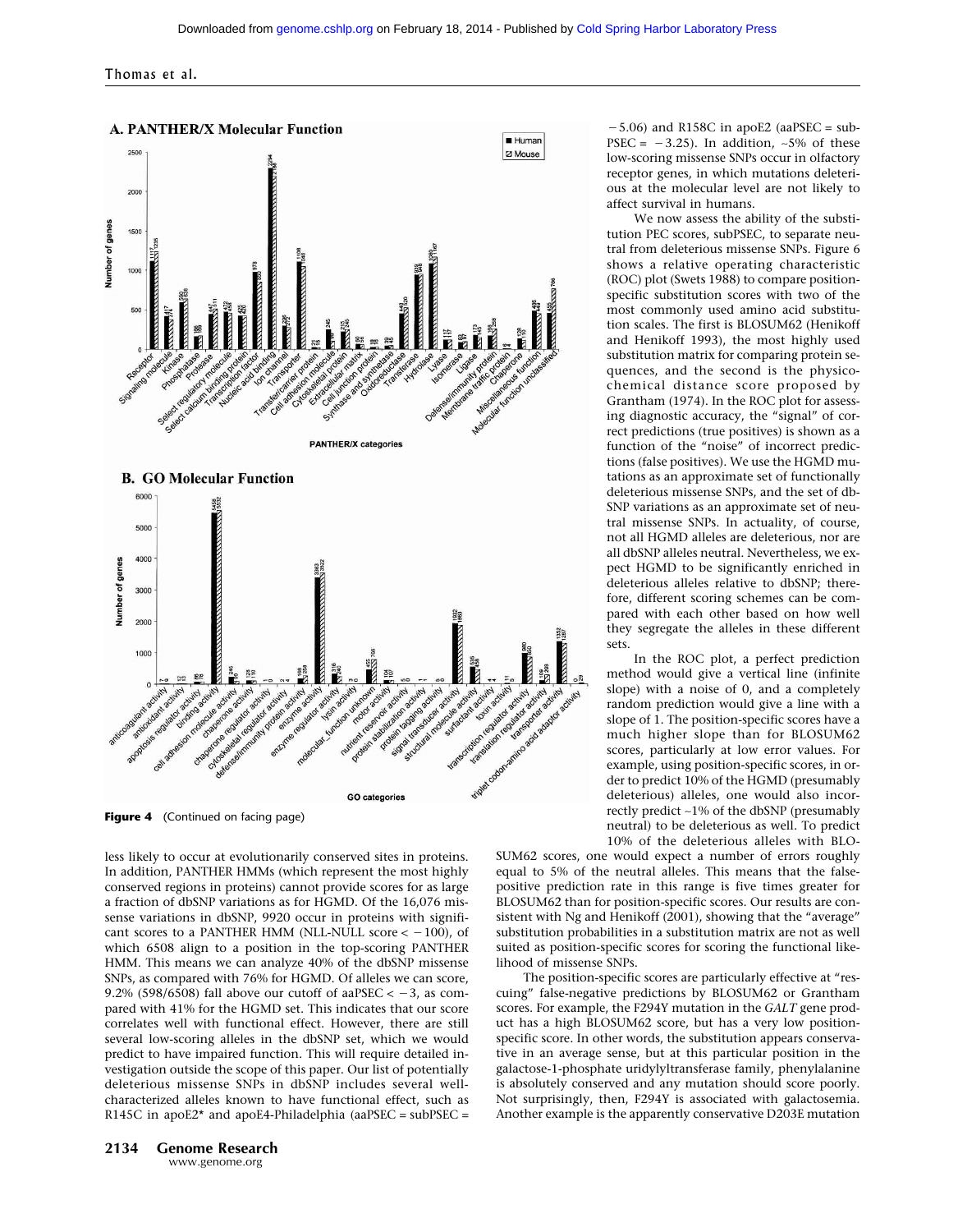

#### **D. GO Biological Process**



**Figure 4** Comparing classifications of human and mouse LocusLink genes using GO terms and their mapped PANTHER/X terms. Top-level molecular function categories for (*A*) PANTHER/X and (*B*) GO. Top-level biological process terms for (*C*) PANTHER/X and (*D*) GO. The set of gene classifications is identical for PANTHER/X and GO; the difference is in organization (relationships between ontology terms).

in the *CHST6* gene product, which leads to type 1 macular corneal dystrophy.

A significantly smaller but fully experimentally validated set of SNPs is available from the Whitehead Institute (Cargill et al. 1999). We considered all 115 missense SNPs scored by Ng and Henikoff (2002). We found that 100/115 aligned to a position in an HMM from PANTHER Version 3.0, and could be given sub-PSEC scores. Of the 10 lowest-scoring missense SNPs, seven are also predicted by Ng and Henikoff to be deleterious, thus there is significant agreement on the strongest predictions. However, whereas Ng and Henikoff predict that 19/100 of the missense SNPs in this set are deleterious, only  $5/100$  have subPSEC  $<-3$ (L57P in the *INTGB3* gene product, R163W in *F3,* F291S in *ANX3,* L88R in *DRD5,* and I173N in *CYP21*), indicating that our cutoff is considerably more conservative. We therefore expect a lower

false-positive prediction rate, but a higher false-negative prediction rate, than Ng and Henikoff.

## **DISCUSSION**

We have described PANTHER, a comprehensive database for classifying protein sequences (see next page). PANTHER Version 3.0 includes >2200 protein families, which are further subdivided into >30,000 subfamilies. A subfamily is defined as groups of proteins that can be annotated as having a similar name, and identical biological function, as judged by biologist curators. Each family is represented as a tree, a multiple sequence alignment, and an HMM for searching. Subfamilies are curator-defined subtrees of the family tree, and also represented as HMMs. Both families and subfamilies have been named by biologist curators and associated with ontology terms describing function. It is hoped that the broader scientific community can help to ensure that the names and ontology associations are correct and up to date.

We have characterized the size and sequence similarity distributions for PANTHER/ LIB families and subfamilies. Consistent with previous results from several studies, as family size increases, the number of families of that size decreases rapidly. Also consistent with previous studies, the distribution of sequence similarity within families is peaked sharply around 30%–40% identity, owing primarily to the practical limits of aligning related protein sequences. We report for the first time the corresponding distributions for protein subfamilies, where subfamilies are defined as comprising proteins that have the same function (to the best of our biological knowledge at present). We find that the sequence similarity distribution for subfamilies is much broader than for families, indicating that the relationship between sequence and functional plasticity varies widely for different protein families.

We have also illustrated the utility of our abbreviated ontology (PANTHER/X) for highlevel analysis of large lists of proteins. Compared with a slice through a given depth of the Gene Ontology (GO), PANTHER/X divides mammalian genes into functional bins

containing a relatively consistent (and tractable) number of sequences, allowing us to identify biological processes for which the number of associated human and mouse genes differs significantly (e.g. *neuronal activities*). It is important to emphasize that PANTHER/X was designed primarily for mammalian (or vertebrate, at least) proteins, and will need to be augmented to provide a more comprehensive classification of proteins from a broader range of organisms.

Finally, we have used the position-specific amino acid probabilities in the PANTHER/LIB HMMs to score single nucleotide polymorphisms in human proteins that lead to an amino acid substitution (missense SNPs). We have scored mutant alleles from the Human Gene Mutation Database (HGMD), using both dbSNP (a database of mostly randomly sampled variation) as well as wild-type HGMD alleles as controls. Our results indicate that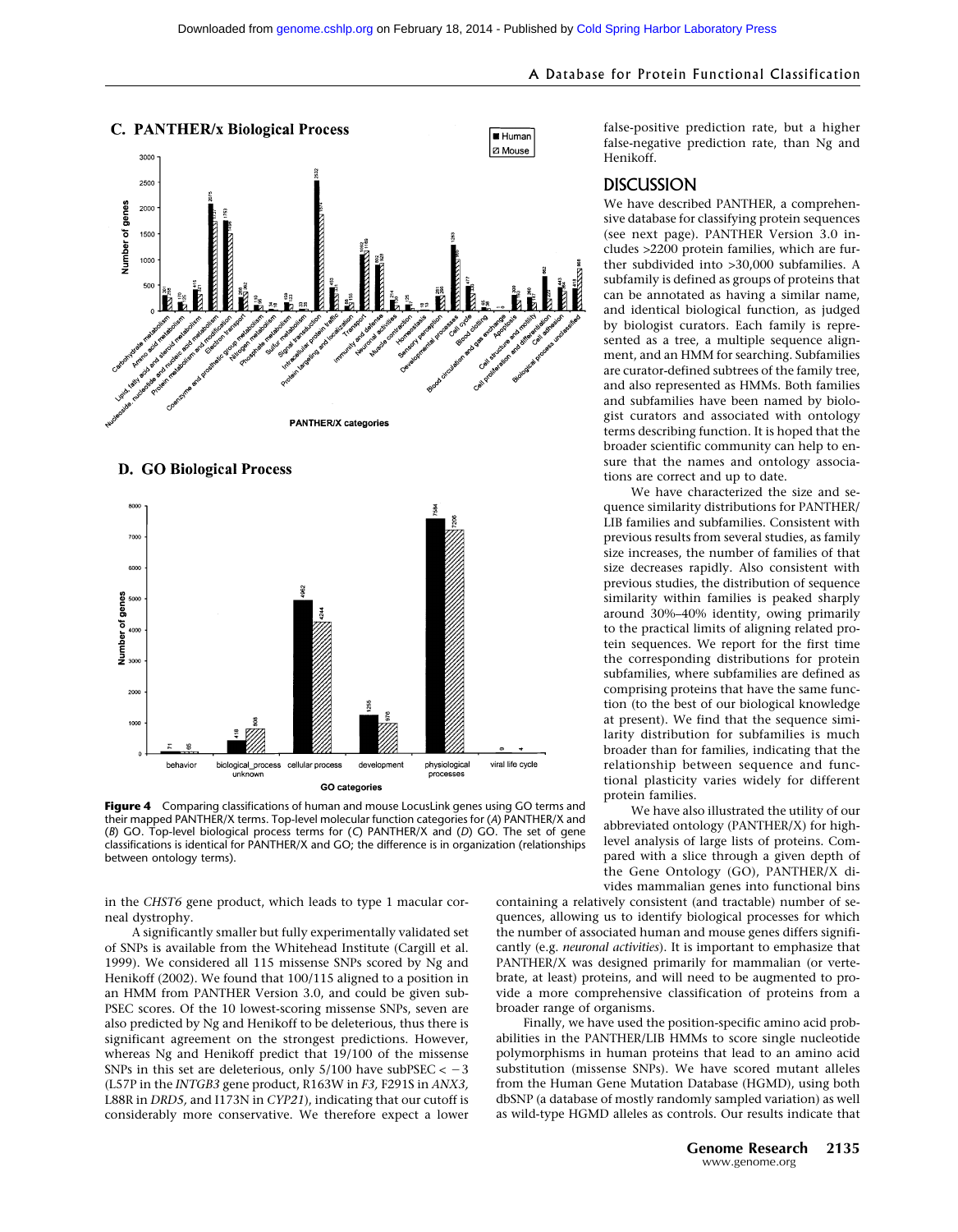#### Thomas et al.



amino acid PSEC score

 $\bf{B}$ 



#### amino acid PSEC score

**Figure 5** Distribution of amino acid scores (aaPEC) for different missense SNP alleles in HGMD and dbSNP. (*A*) The distribution from HGMD shows that >40% of the disease-associated mutant alleles (hatched bars) are rare (aaPEC  $<-3$ ) in alignments of related sequences, whereas >70% of the wild-type alleles (black bars) are the most common allele across evolutionarily related sequences (aaPEC = 0). (*B*) The distribution from dbSNP (presumably randomly sampled SNPs) is very different from  $A$ , containing four times fewer evolutionarily rare alleles (aaPEC  $<-3$ ) and more than one-third fewer evolutionarily most common alleles (aaPEC =  $0$ ).

HMM scores, derived from observing amino acid substitutions in a specific position in related protein sequences, can be usefully applied to the problem of predicting whether a given allele will be functionally neutral or deleterious. Our results demonstrate on a database-wide scale that position-specific scores are more effective at this task than substitution matrices such as BLO-SUM62 and the Grantham scale. If we choose a very conservative prediction cutoff based on wild-type allele scores in HGMD, roughly 4% of the missense SNPs in dbSNP (we were able to make predictions for 40% of the missense SNPs, and ∼9% of those were

below our cutoff) are likely to affect protein function. These predictions will require further analysis.

## **METHODS**

The overall process for building the PANTHER classification is shown in Figure 7. The basic steps are:

- 1. Family clustering.
- 2. Multiple sequence alignment (MSA), family HMM, and family tree building.
- 3. Family/subfamily definition and naming.
- 4. Subfamily HMM building.
- 5. Molecular function and biological process association.

Of these, steps 1, 2, and 4 are computational, and steps 3 and 5 are human-curated (with the extensive aid of software tools).

#### Family Clustering

In PANTHER, families are defined as clusters of related proteins for which a good multiple sequence alignment can be made. The clusters are built around "seed" sequences, in two steps. In the first step, we use BLASTP to find sequences related to the seed in both sequence and overall length. An HMM is then constructed from this "initial cluster," which is used to find additional members of the family to define an "extended cluster." The two-step process allows us to avoid the problems of training an initial HMM from a diverse set of sequences, yet still capture the diversity of the larger set in the final HMM.

#### *Seed Selection*

Seed selection involves choosing the proteins that will serve as "seeds" around which we will build initial HMMs. For PANTHER Version 3.0, we focused on annotating mammalian genomes, and thus we biased our seed set accordingly. We defined our starting set as all human, mouse, and rat proteins in the GenBank Nonredundant (NR) Protein Database Release 122 (February 15, 2001). From this set, we removed ("filtered") very short sequences (<30 amino acids), sequences annotated as partial (having an NR definition line containing the words "partial" or "fragment") or mutants (definition line containing the strings "mutant," "mutation," "engineer," or "synthetic"). Engineered mutants often contain changes to key functional residues, and including them can weaken the residue conservation profiles. We then sorted the sequences from longest to shortest, and used BLASTP alignments to split them into clusters defined by a percent identity cutoff (25%) and length-based cutoff (the length of the aligned region must be at least 70% of the length of the shorter sequence).

From each cluster, the representative seed was defined as the sequence having the median length.

#### *Initial Cluster and Initial HMM Building*

The goal of this step is to generate a cluster of sequences that are globally homologous to the seed, in order to generate the initial HMM to reflect the seed's domain arrangement.

The seed is used to query the NR database (filtered to remove fragments and mutants, as above) using BLASTP. A sequence "hit" is accepted into the initial cluster if (1) it has an *E*-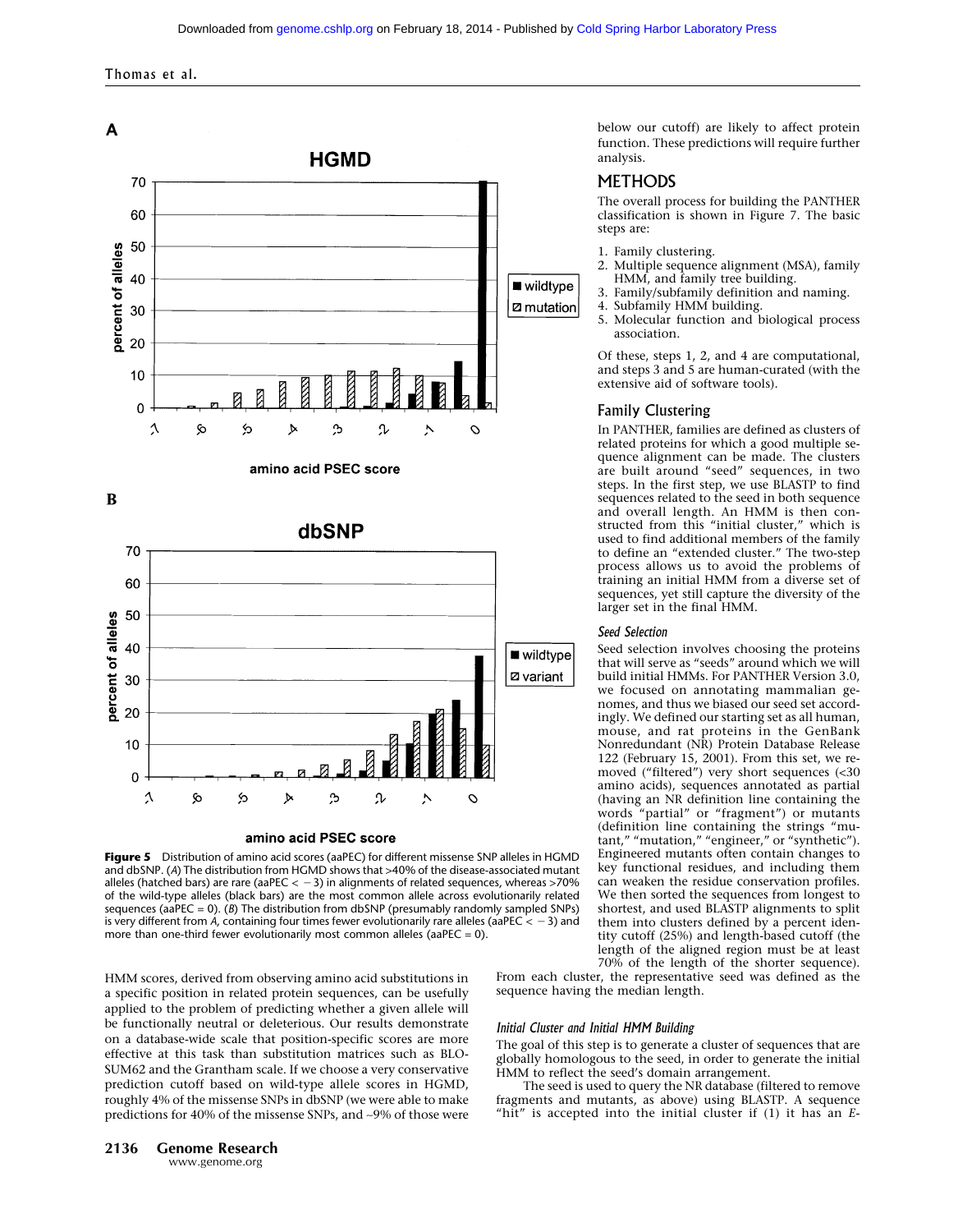

**Figure 6** Predicting whether a missense SNP will have an effect on protein function: comparison between position-specific scores (subPEC) and "average" substitution scores. Position-specific scores from PANTHER HMMs (blue line) make a larger number of correct predictions (true positives shown on *Y*-axis) for a given number of errors (false positives shown on *X*-axis) than scores from the two most commonly referenced substitution scores: the Grantham scale (green line) and the BLOSUM62 substitution matrix (red line). The black line shows the curve for a random prediction, as a reference. HGMD mutations are used to approximate a set of functionally impaired proteins, and dbSNP variations are used to approximate a set of functional proteins (see text for more details).

value  $< 10^{-5}$  and (2) the length of the BLASTP alignment is at least 70% of both the query and hit sequences. This is important because each cluster must contain related proteins that are all of roughly equal length, so that they are likely to share the same domain structure. All related sequences passing these thresholds are brought into the initial cluster (up to 500, sorted by *E*-value, for computational efficiency), and any sequences that are exact subsequences of another sequence in the cluster are removed (these are likely to be fragments).

The initial cluster is used as input into the **buildmodel** procedure of the UCSC SAM 2.1 package using the Dirichlet mixture prior parameter file **-prior\_library uprior9.plib**. This creates a temporary HMM that is used to provide (1) an alignment that can be used to estimate the weights of the sequences in the initial HMM (using the SAM **align2model** procedure with the **-sw2** option), (2) the length of the region conserved among the sequences in the family (using the "surgery" option in **buildmodel**). Sequences are weighted relatively using the Henikoff weighting scheme (Henikoff and Henikoff 1994), and given an absolute weight using the formula  $n_{\text{seq}}^{(1 - \langle P \text{max} \rangle)}$ , where  $n_{\text{seq}}$  is the number of sequences in an alignment and  $\langle P \text{max} \rangle$  is the average probability for the most common amino acid at each position (Karplus et al. 1997). If >3.0, the absolute weight (i.e., number of independent counts) for all sequences is scaled to equal 3.0; otherwise, the HMM parameters will contain negligible contributions from the priors. The intial (weighted) HMM is built by using the resulting sequence weight file and the initial cluster file as input into **buildmodel** along with the following parameters: **-nsurgery 0**, **-nmodels 1**, and **-modellength 0**. These particular parameters are used so that the model length is constrained to remain the same as in the temporary HMM (this is done to reduce the computation time). The sequences in the initial cluster are then aligned to the initial HMM to produce an initial MSA.

#### *QA on Initial MSA*

It is essential that the MSA be of high quality; otherwise, the resulting tree structure is unlikely to accurately reflect functional relationships. We have observed empirically that potentially poor alignments can be reliably identified by calculating the average pairwise identity over the regions of the sequences that align to the HMM. If an MSA has an average pairwise identity of <27%, the family-building process is restarted around the seed using a more stringent<br>BLAST *E*-value cutoff (10<sup>-20</sup>). We find that ∼5% of the PANTHER Version 3.0families fail this first QA step and must be rebuilt.

#### *Extended Cluster Building*

The goal of this step is to extend the clusters to include as many related sequences as possible. This will (1) make the resulting HMMs much more powerful because there will be more "observed" sequences to provide residue substitution statistics, and (2) bring more sequences into the family trees, providing as much information as possible about relationships that biologist curators can use to infer function.

We use the initial family HMM to search for new cluster members. Because it would be computationally prohibitive to score the resulting HMMs against the entire NR protein set, we need to define a smaller "search set" of proteins that are potentially related to the seed. We take the seed and run PSI-BLAST for three iterations (using an *E*-value cutoff of  $10^{-5}$ ), and define the search set as the set of all proteins that appear in any of the PSI-BLAST iterations (not just the final iteration, because for some

seed sequences PSI-BLAST can "wander" to very different protein families). For this step, we filter out mutants from NR, but we allow fragments as they can provide additional observations to refine the HMM parameters.

We then score the initial HMM against the search set using SAM **hmmscore** (with the local alignment parameter **-sw2**). There is no length restriction to hits here—any protein is brought into the cluster if it shares even a local (partial) match to the HMM as long as the resulting alignment is of high quality. Empirically, we find that for most families, a related protein that has a SAM (NLL-NULL) score better than  $-100$  (units are natural logarithms or "nats") has a high-quality alignment, and sequences scoring better than this cutoff are added to the initial cluster to define the extended cluster.

#### Removing Overlapping Clusters

The family clustering procedure described above naturally produces overlapping clusters for many protein superfamilies. Our goal for clustering was to span protein space well, not necessarily to partition it such that each sequence can appear in only one family. Because of the domain arrangement of proteins, as well as the broad evolutionary distances spanned by some families, the rigorous partitioning approach does not provide as much context as the spanning approach. However, we do want to remove any clusters that are essentially completely contained in other clusters, biasing our set toward larger clusters. To do this, we sort the clusters from largest to smallest, and then go down this list to choose which clusters are accepted into the library. The largest cluster is automatically accepted. The next largest cluster is accepted if <90% of its sequences are contained in the set spanned by all accepted clusters; this step is iterated until all clusters have been either accepted or rejected. Because we allow up to 90%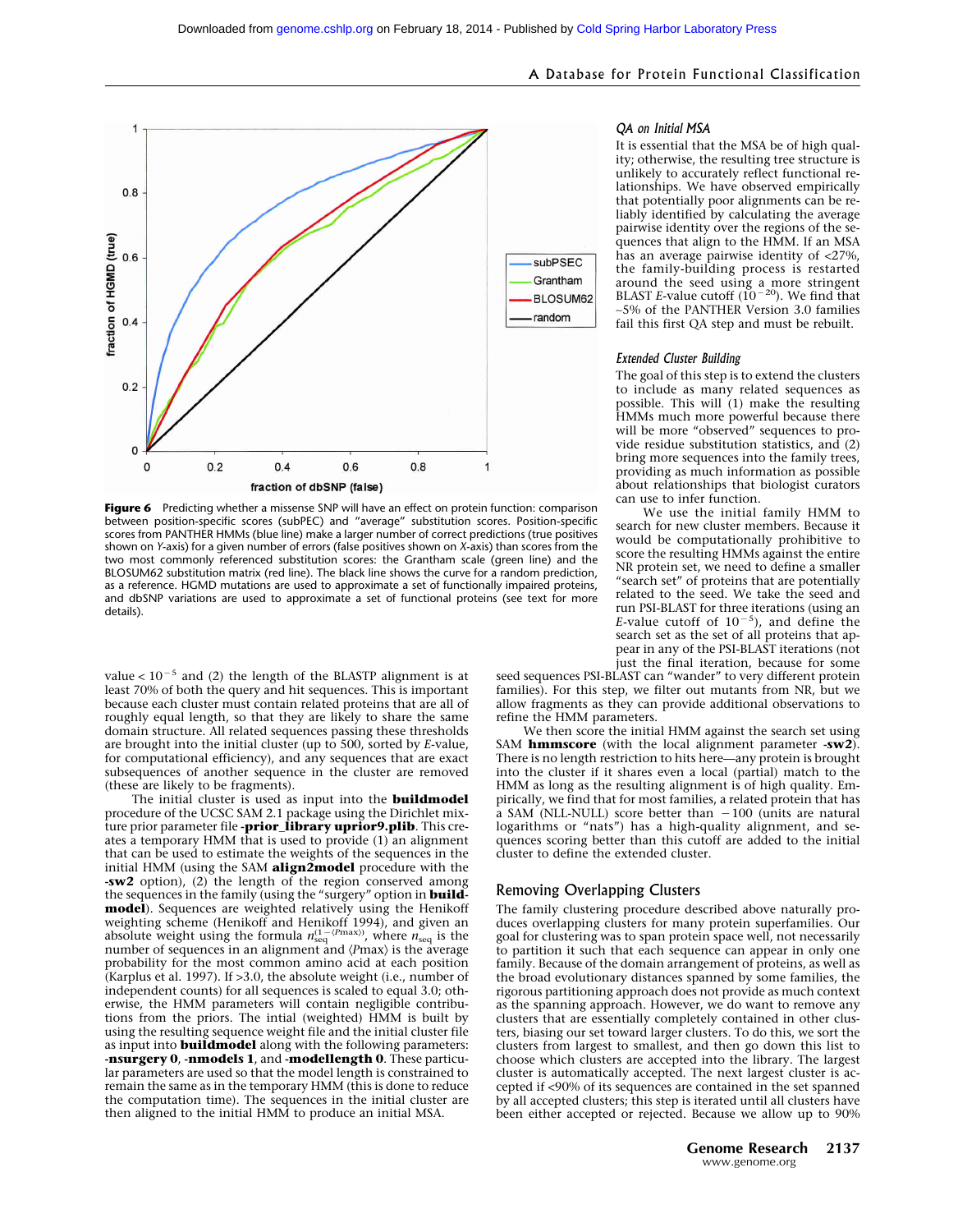

**Figure 7** Schematic illustration of the process for building PANTHER families.

overlap in sequence clusters, there are several examples of overlapping PANTHER families (Fig. 2).

#### Family MSA Building and HMM Re-estimation

The goal of this stage is to obtain a multiple sequence alignment for the extended cluster, and to re-estimate the parameters of the family HMM given all of the new sequences brought into the cluster during the extension step.

The final multiple sequence alignment for the family (the sequences in the extended cluster) is then created. Sequences are aligned (using SAM **align2model**) to the HMM from the initial cluster to produce a multiple sequence alignment. Recall that the extension process can bring in proteins that only match locally (over a single region, such as a domain) if the match is close enough to pass the score threshold. Therefore, it is critical that this alignment step be a local–local, or Smith-Waterman, type of alignment. Sequences are then reweighted as above, and these weights are used to re-estimate the family HMM parameters from the final multiple sequence alignment (using **modelfromalign**). Note that, unlike for the initial temporary HMM, the model length is constrained to remain the same as in the initial model. Because the extended alignment is local, poor or truncated statistical models can often result if the model length is allowed to vary during this step.

#### Sequence-Based Family Tree Building

Once all family clusters are obtained and the highly overlapping clusters removed, each remaining family MSA is used to build a tree representation of the sequence relationships between family members. The TIPS (Tree Inferred from Profile Scores) algorithm is described elsewhere (K. Diemer, B. Lazareva-Ulitsky, T. Hatton, and P.D. Thomas, in prep.). In overview, the method follows an agglomerative clustering process. For each cluster at any step in the process, a statistical profile is built that describes those sequences. The two most similar clusters are joined at each step. The similarity *S* between any two clusters *K* and *M* is defined by the equation:

$$
S(K, M) = \langle \mathbf{f}(K_i) \cdot \log[\mathbf{p}(M_i)/\mathbf{p}_{\text{null}}] + \mathbf{f}(M_i) \cdot \log[\mathbf{p}(K_i)/\mathbf{p}_{\text{null}}] \rangle,
$$

where the average is taken over all columns *i* that belong to the overlap of two alignments  $K$  and  $M$ ,  $\mathbf{f}(K_{i})$  is the frequency vector of amino acids in the *i*-th match position in the alignment in cluster *K*, **p**(*Ki* ) is the Dirichlet mixture profile vector built around sequences in cluster  $K$  in that position, and  $\mathbf{p}_{\text{null}}$  is the background distribution (average probabilities of observing different amino acid types). In the above formula, we use a shorthand notation for the vector-derived quantities, where

$$
\mathbf{f} \cdot \log[\mathbf{p}/\mathbf{p}_{\text{null}}] = \sum [f_n \cdot \log(p_n/p_{\text{null},n})]
$$

summing over the 20 amino acid types *n*. It should be noted here that both profiles **p** and frequencies **f** are calculated from weighted sequences using Henikoff-style sequence weighting.

In words, this translates to defining the similarity between clusters *K* and *M* as the average score of the sequences in *K* versus the profile for *M*, added to the average score of the sequences in *M* versus the profile for *K* (note that the profile score is effectively the HMM score, except that only aligned positions, and not insertions and deletions, are considered). The two clusters that have the maximum value of this function are joined. If the sequences in group *K* all score well against the profile for *M*, and vice versa, then the groups have similar residue conservation patterns and should be joined. Branch lengths for the join are estimated using symmetrized total relative entropy (Sjolander 1998). Note also that the similarity function is scaled according to the length of the match between a sequence and a profile, and therefore does not penalize partial (local) alignments.

#### Biologist Curation

After the family trees are built, they are reviewed and annotated by a team of expert curators. Unlike any other approaches toward curation that we are aware of, curation is performed in the context of a tree; that is, a family of sequences is annotated in the context of the set of related proteins. This allows curators to make inferences that could not be made if they were looking at a single sequence at a time, as well as perform consistency checks on the incoming data as well as the annotations they make themselves. Also, most families are reviewed by curators who have expert knowledge of the relevant family, molecular function, or biological process.

One of the curator's tasks is to decide how to divide the tree into subtrees, or subfamilies. This is done using software called a "tree-attribute viewer," that shows a table of annotations (at-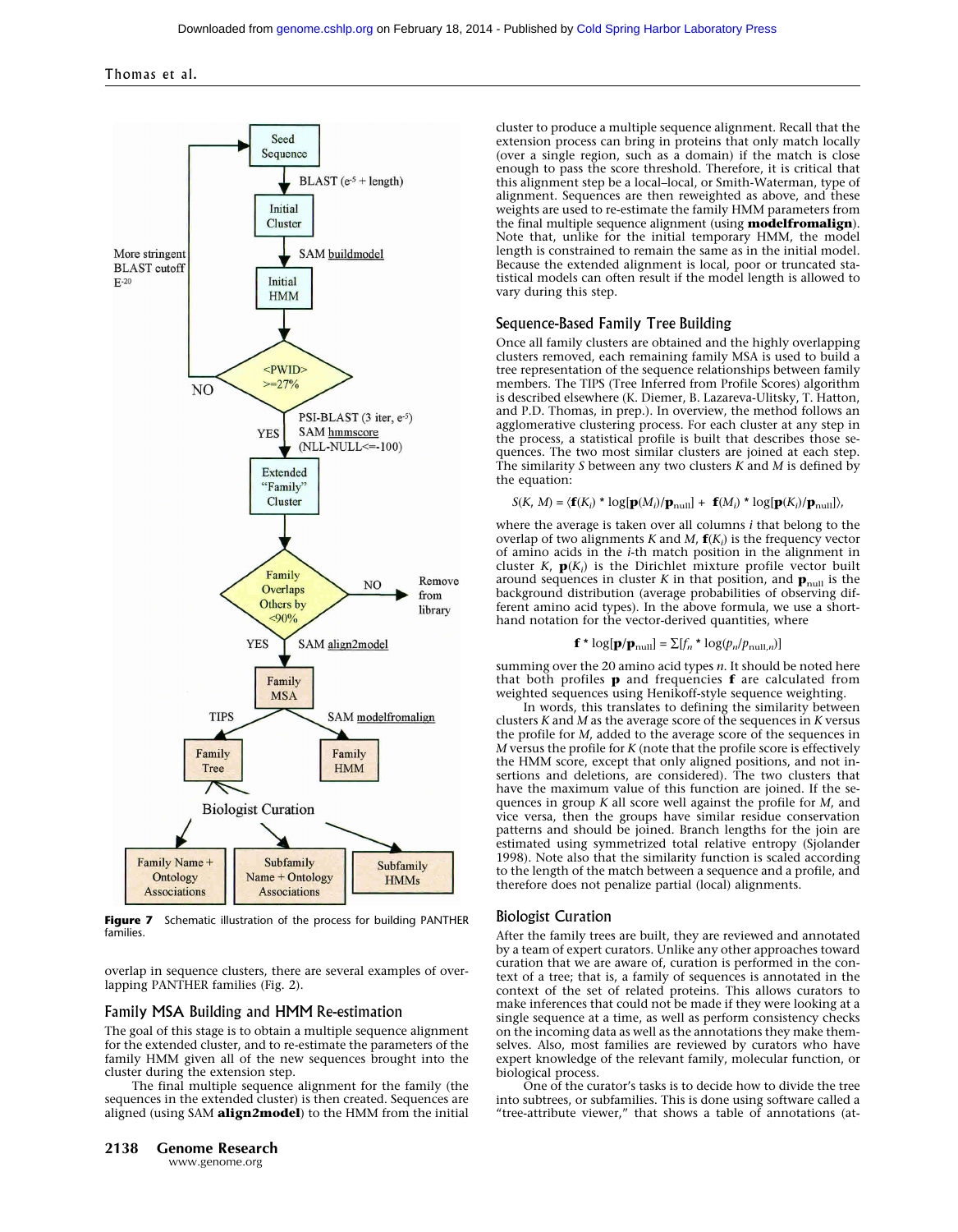tributes) for sequences in a tree (Thomas et al. 2003), allowing for rapid curation. Each subtree should be the largest possible subtree for which all of the sequences in the subtree share the following properties: (1) the same name (or a consistent name that can be applied to all sequences in the subtree); (2) the same molecular function(s); and (3) the same biological process(es). Note that not all sequences must be individually annotated in GenBank in exactly the same way for the curator to decide that they all, in fact, are likely to share the same attributes. In fact, the lack of standards for nomenclature, the wide range of annotation quality, and the years of transitive sequence annotation have made biologist interpretation an imperative. The curator's ability to infer the functions of proteins that are either incorrectly or inadequately annotated is precisely what we wish to exploit. The tree representation is a powerful means of grouping sequences together—each subtree is a possible subfamily. If an unannotated sequence is placed deep within a branch of sequences known to have a particular function, it is very likely that this unannotated sequence shares that function as well.

## *Naming the Families and Subfamilies*

After deciding which subtrees should be designated as distinct subfamilies, the biologist curators give each subfamily a biologically meaningful name. In some cases, because all sequences within a subfamily have the same definition, naming the subfamily is trivial. Often, different synonyms may have been used for each of the sequences in a subfamily. In that case, curators will use their expert knowledge to pick the most informative name. If a SWISS-PROT (Bairoch and Apweiler 2000) sequence is present in a subfamily, that name is often chosen because of its high quality.

Often there are subfamilies in which none of the individual sequences has a clear function. However, that subfamily is present in a family because there is significant sequence similarity with other subfamilies. The convention used for naming these subfamilies is to determine the closest subfamily whose function is clear (X), and to name the uncertain subfamily X-RELATED. Information about the organisms from which the sequences derive is also useful in naming subfamilies. It is not uncommon for a tree to contain orthologs from a wide variety of organisms. In this case, the protein names are often inconsistent (often because of organism-specific naming conventions), but it is clear from the MSA and tree that all sequences are orthologs. In many cases, a single name is selected (the most biologically informative, sometimes biased toward nomenclature for human gene products). This rule is not applied universally because sometimes there can be well-known names in different species that the curator is uncomfortable overwriting.

Biologically meaningful names are also given to each of the families. Occasionally, a family will consist of a single subfamily: that is, given the present state of biological knowledge, all sequences have the same name and functions. More often, there are several different functions across subfamilies of an evolutionarily conserved protein family. If the protein family has a wellestablished name, then the PANTHER family is given that name (e.g., ANTP/PBX FAMILY OF HOMEOBOX PROTEINS). Often there is no well-established name. In this case, the curator either gives the protein a more general name that applies to all proteins in a family (e.g., NUCLEAR HORMONE RECEPTOR) or finds the largest subfamily name (*Y*) and names the family *Y*-RELATED.

## *Creating the PANTHER/X Abbreviated Ontology*

The PANTHER/X ontology comprises two types of classifications: molecular function and biological process. The molecular function schema classifies a protein based on its biochemical properties, such as *receptor*, *cell adhesion molecule*, or *kinase*. The biological process schema, on the other hand, classifies a protein based on the cellular role or process in which it is involved, for example, *carbohydrate metabolism* (cellular role), *signal transduction* (cellular role), *TCA cycle* (pathway), *neuronal activities* (process), or *developmental processes* (process). Oncogenesis is, in fact, a pathological process, but because it is such an important field, it is included in the PANTHER/X biological process schema.

There are no more than three levels of categories in either PANTHER/X schema. Level 1 categories are broad and general functional terms, such as *receptor*, *protease*, or *transcription factor* in the molecular function schema, and *carbohydrate metabolism*, *signal transduction*, or *developmental processes* in the biological process schema. Level 2 and 3 categories are subcategories of level 1 categories, and are more specific functional terms, such as *G-protein-coupled receptor*, *serine-type protease*, or *zinc finger transcription factor* in the molecular function schema, and *glycolysis*, *MAPKKK cascade*, or *neurogenesis* in the biological process schema. Under parent categories having more than one child, we have introduced an "other" category, such as *other receptor* or *other carbohydrate metabolism* process, to avoid generating an excessive number of categories with few subfamilies classified in them.

One important point is that, properly speaking, the ontology is a DAG (directed acyclic graph) rather than a true hierarchy. In practice, this means that a given category can have more than one parent. For simplicity, we have attempted to minimize the number of instances in which the schema deviates from a hierarchy, but there are still several cases in which a child category has multiple parents. Unlike the full GO schema, a child must appear at the same level under each parent so that depth has a consistent correlation with specificity. For example, *nuclear hormone receptor* (level 2) is classified under the parents *receptor* (level 1) and *transcription factor* (level 1).

## *Associating Families and Subfamilies With Ontology Terms*

This step is performed by a biologist curator. Curators use many different pieces of information while performing the classification, such as textbooks, PubMed abstracts, SWISS-PROT keywords and definitions, OMIM records (http://www.ncbi.nlm. nih.gov/omim/), GenBank records, and their own expert knowledge of the field. Because they are curating in the context of the family tree, they may also infer function based on what is known about adjacent subfamilies. Curators may only place subfamilies into existing PANTHER/X categories; they may not create a new category unless it is cooperatively decided that there is a compelling reason to do so.

Proteins having related sequences also generally have a common biochemical (molecular) function. The same is often not the case for proteins participating in the same biological process—that is, most pathways are comprised of a series of different biochemical reactions. In general, then, molecular function tends to change less dramatically within a family than does the biological process. Therefore, inferences about molecular function can more often be made than can inferences about biological process. Again, knowledge of the biological context is important. For example, an expert may be hesitant to infer the biological process of a serine/threonine kinase, but not that of citrate synthase. The number of pathways a biochemical reaction is used in affects one's ability to infer biological process.

After the subfamily-level classification was completed, categories were associated with the family-level models. Because many families contain subfamilies with diverse functions, only the categories that were common to all subfamilies were associated with the families. It is therefore possible for a family to have no function association at all, even if all of the subfamilies are associated with functions.

## *Quality Control of Ontology Associations*

After the initial classification effort, all the ontology associations underwent a two-step quality control process: (1) validation and (2) consistency check. During the validation step, biologist curators reviewed all subfamily assignments in each category. That is, rather than making classifications family by family as in the initial assignment process, classifications were checked category by category, generally by experts with knowledge of the relevant area. In cases that were not obviously correct, textbooks, PubMed, as well as other available tools were used to resolve discrepancies. If a subfamily was incorrectly classified, or was not classified in a category it belonged in, reviewers were encouraged to provide reclassifications. These classifications were reviewed by our internal team. After the validation step was completed, a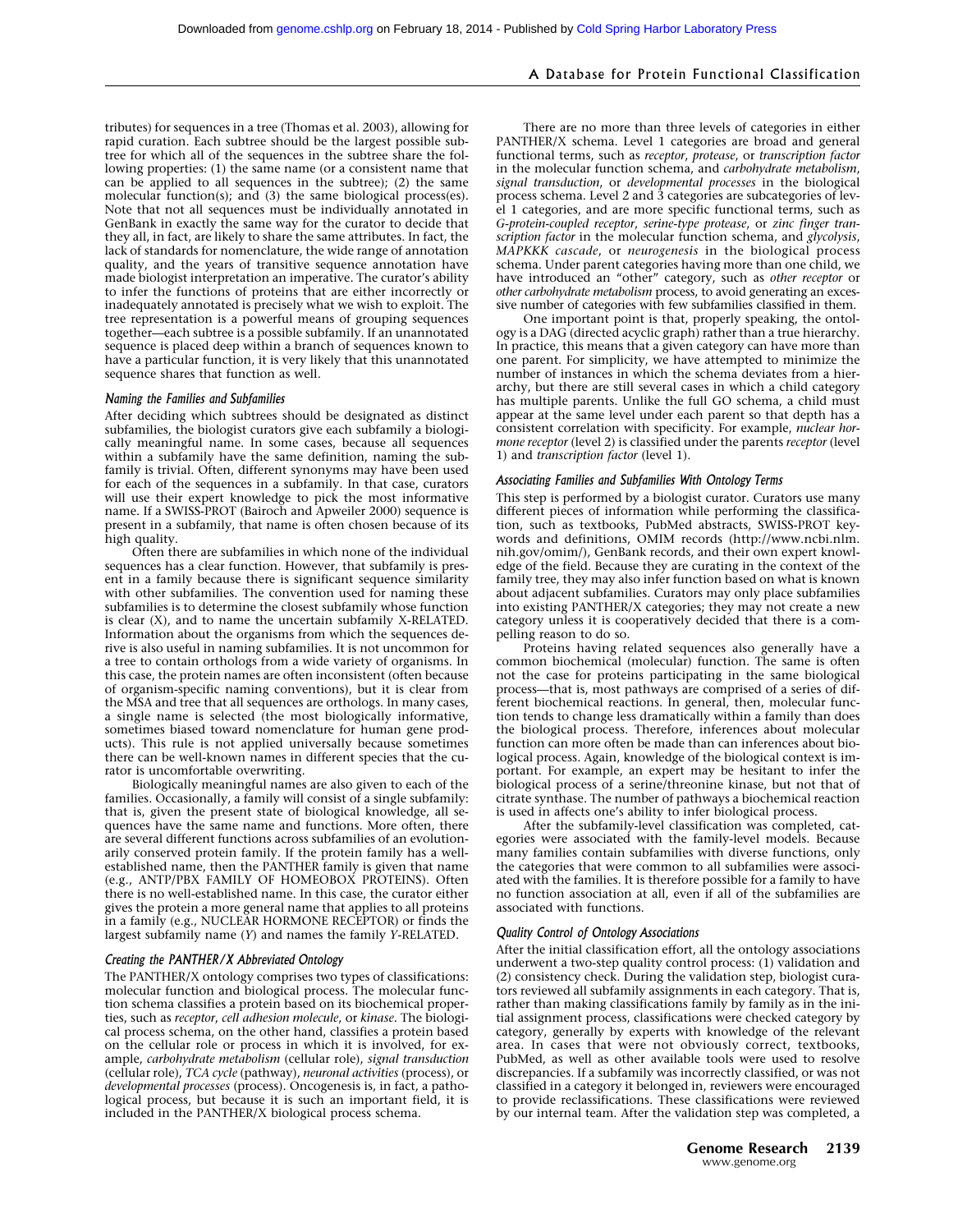consistency check was performed. Subfamilies that shared common sequences but had not been consistently classified across different families were reviewed. Depending on the context of the subfamilies, the reviewer would decide whether to make them consistent. For example, if 4 sequences were shared by two subfamilies with 5 sequences each, these two subfamilies should have basically the same classification. However, if 4 sequences were shared by two subfamilies of very different size, say with 5 and 200 sequences, the functional classification of these two subfamilies could be different (the smaller subfamily might be much more specific as it spans fewer sequences).

## Using HMMs to Classify Sequences

Query sequences can be scored against the PANTHER library of HMMs. The search takes advantage of the hierarchical structure of the library. Instead of scoring every sequence against all ∼35,000 family and subfamily HMMs, a sequence is first scored only against the 2236 family HMMs. Only if the family HMM score is marginal or significant (we use an NLL-NULL score cutoff of  $-20$ ) is the sequence scored against the subfamily HMMs for that family. The PANTHER database at Celera stores all HMM scores (family or subfamily) more significant than  $-20$ . For the purposes of classification, however, the highest scoring HMM (either family or subfamily) is used. One of the key advantages of PANTHER is that a protein can be recognized as being a close relative of training sequences (subfamily member), or a more distant one (family member), and that these two cases can mean very different things for the purposes of function prediction. For example, a novel serine/threonine kinase receptor family member can only be inferred to have only the general function of a protein kinase, whereas a member of the BMPR1 subfamily of S/T kinases can be inferred to be involved in the specific biological process of skeletal development.

## Comparing GO and PANTHER/X Associations for LocusLink

LocusLink GO associations were taken from the file LL\_tmpl.gz downloaded from NCBI at ftp://ftp.ncbi.nih.gov/refseq/LocusLink/ (May 20, 2003). The sources of the GO associations were GOA and Proteome for human, and MGD for mouse.

In the LL\_tmpl file, 6925 LocusLink entries are associated with at least one GO term each. For the high-level overview presented in Figure 4, A and C, each GO term was converted to its most general (top-level progenitor) category (or categories) in GO (May 5, 2003, Molecular function Revision 2.679, Biological process Revision 2.762) by tracing it up the DAG structure. For example, *long-chain acyl-CoA dehydrogenase* (GO:0004466) traces to *enzyme activity* (GO:0003824), and both *angiotensin II receptor activity* (GO:0004945) and *hormone activity* (GO:0005179) trace to a common progenitor, *signal transducer activity* (GO:0004871) in the molecular function ontology. Likewise, *fatty acid metabolism regulation* (GO:0006632) traces to *cell growth and/or maintenance* (GO:0008151) in the biological process ontology. If two GO associations for the same LocusLink entry were converted to the same top-level progenitor, the top-level category is counted only once. To derive the equivalent PANTHER/X associations, all LocusLink GO terms were first mapped to PANTHER/X terms. The mapping file is available as Supplemental Material (http:// panther.celera.com/publications/gr7724\_03=suppl). The PANTHER/X terms were then traced up the DAG to their toplevel progenitor categories. Note that because both GO and PANTHER/X are DAGs, a given LocusLink association can have more than one top-level progenitor in either ontology.

## Predicting the Effect of Missense SNPs on Protein Function

The PANTHER/LIB HMMs were used as a statistical method for scoring the "functional likelihood" of different amino acid substitutions on a wide variety of proteins. The set of missense SNPs associated with Mendelian diseases was taken from the Human Gene Mutation Database (HGMD; Krawczak and Cooper 1997;

For missense SNPs in these sets, the protein sequence containing the missense SNP was scored against the PANTHER family HMMs using the UCSC SAM package (Baum-Welch scoring, local–local alignment **sw2**). The HMM with the most significant score was selected for the analysis, if the NLL-NULL score was less than  $-100$ . For missense SNPs associated with multiple proteins, the analysis was performed on the protein with the most significant HMM score. Proteins were then aligned to the most significant HMM using the UCSC SAM package (local–local alignment). Proteins that scored greater than  $-100$  against all PANTHER HMMs were excluded from the analysis, as the alignments are less reliable. The position of the missense SNP in the protein determined the corresponding position in the aligned HMM model. If the missense SNP position aligned to an insert state, then it was excluded from our analysis. If it aligned to an HMM "match state," then that position is represented by a vector of 20 probabilities, one for each amino acid. The appropriate amino acid probabilities were then inserted into equations 1 and 2 (see Results section) to generate position-specific evolutionary conservation scores aaPSEC and subPSEC. All aaPSEC and subPSEC scores are available as Supplemental Material.

## ACKNOWLEDGMENTS

We thank Richard Mural, Michael Ashburner, and Mark Adams for helpful comments on the manuscript. We thank Kimmen Sjolander for early discussions, particularly on the tree-attribute viewer concept and HMM building; Betty Lazareva for helping to develop scoring functions for the tree-building algorithm; Thomas Hatton for assembling the attribute table data and for assistance in curation; and Jody Vandergriff for assistance with figures. We thank Olivier Doremieux, Nan Guo, Steven Rabkin, and Shinji Sato for critical software engineering. We give special thanks to all the other biologists who helped to curate the PANTHER version 3.0 library: Elizabeth Alcamo, Michelle Arbeitman, Vivien Bonazzi, Zuoming Deng, Kent Duncan, Vikas Duvvuri, Marcos E. Garcia-Ojeda, Doug Guarnieri, Joy Hatzidakis, Caroline A. Heckman, Guy Hermans, Karen Ho, Karen Ketchum, Chinnappa Kodira, Lingyun Li, Catherine Liu, Ning Liu, Devanand S. Manoli, Mark Melville, Natalia Milshina, Susan Prohaska, Samara Reck-Peterson, Aylin Rodan, Iain Russell, Lisa Ryner, Chris Smith, Gangadharan Subramanian, Alex Szidon, Jon Tupy, Michael Vagell, Ursula Vitt, Richard Wagner, Jian Wang, James H. Whalen, Paul Woo, Jennifer Wortman, and Jianbo Yue.

The publication costs of this article were defrayed in part by payment of page charges. This article must therefore be hereby marked "advertisement" in accordance with 18 USC section 1734 solely to indicate this fact.

## REFERENCES

- Altschul, S.F., Madden, T.L., Schäffer, A.A., Zhang, J., Zhang, Z., Miller, W., and Lipman, D.J. 1997. Gapped BLAST and PSI-BLAST: A new generation of protein database search programs. *Nucleic Acids Res.* **25:** 3389–3402.
- Ashburner, M., Ball, C.A., Blake, J.A., Botstein, D., Butler, H., Cherry, J.M., Davis, A.P., Dolinski, K., Dwight, S.S., Eppig, J.T., et al. The Gene Ontology Consortium. 2000. Gene ontology: Tool for the unification of biology. *Nat. Genet.* **25:** 25–29.
- Attwood, T.K., Beck, M.E., Bleasby, A.J., and Parry-Smith, D.J. 1994. PRINTS—A database of protein motif fingerprints. *Nucleic Acids Res.* **22:** 3590–3596.
- Bairoch, A. 1991. PROSITE: A dictionary of sites and patterns in proteins. *Nucleic Acids Res.* **19 Suppl:** 2241–2245.
- Bairoch, A. and Apweiler, R. 2000. The SWISS-PROT protein sequence database and its supplement TrEMBL in 2000. *Nucleic Acids Res.* **28:** 45–48.
- Bateman, A., Birney, E., Cerruti, L., Durbin, R., Etwiller, L., Eddy, S.R., Griffiths-Jones, S., Howe, K.L., Marshall, M., and Sonnhammer, E.L.